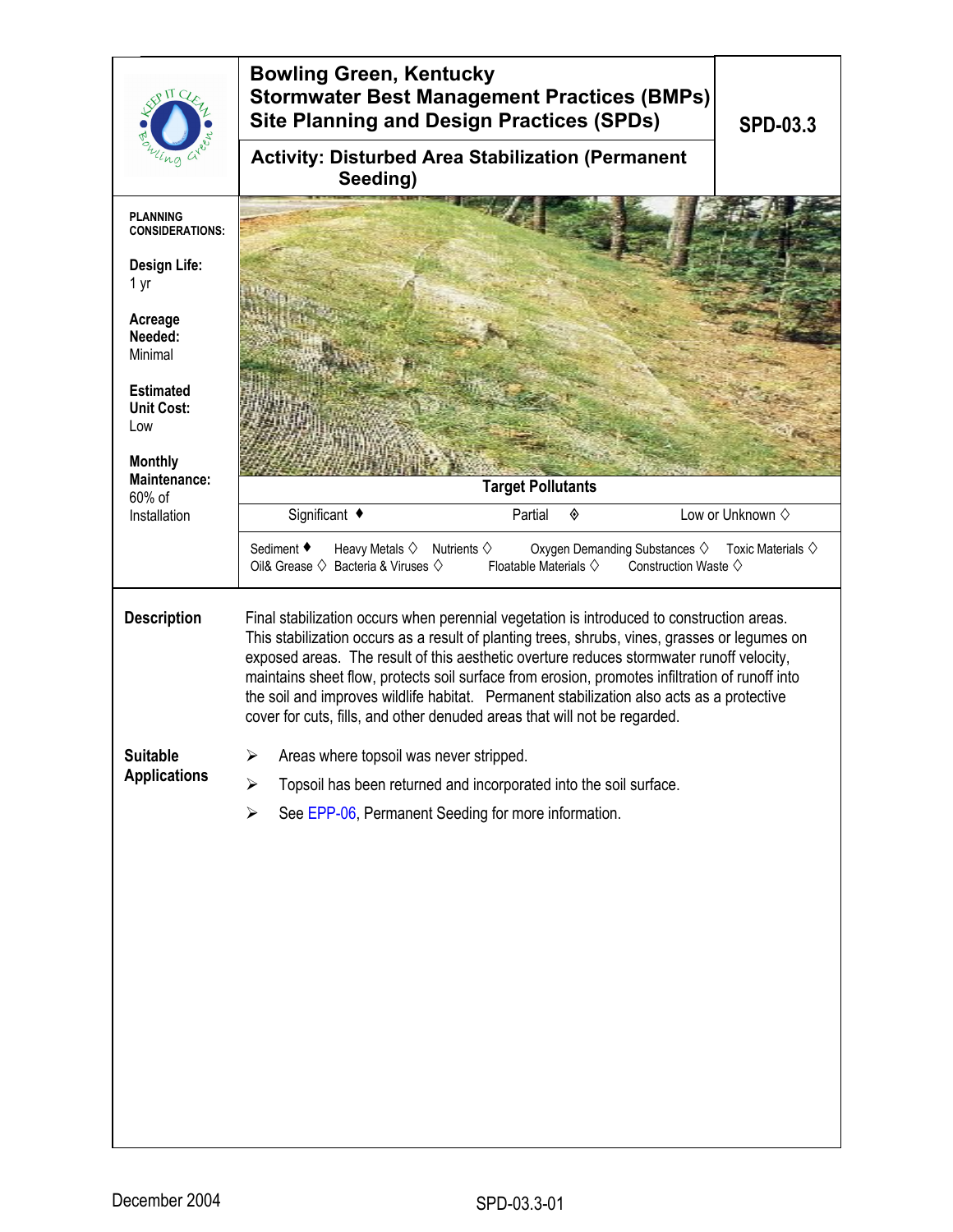|                                          | <b>Activity: Disturbed Area Stabilization (Permanent</b><br><b>SPD-03.3</b><br>Seeding)                                                                                                                                                                                                                                                                                                                                                                                                                                                                                                                                                                                                                                                                                                                                                                                                                                                                                                                                                                                                              |  |  |  |  |
|------------------------------------------|------------------------------------------------------------------------------------------------------------------------------------------------------------------------------------------------------------------------------------------------------------------------------------------------------------------------------------------------------------------------------------------------------------------------------------------------------------------------------------------------------------------------------------------------------------------------------------------------------------------------------------------------------------------------------------------------------------------------------------------------------------------------------------------------------------------------------------------------------------------------------------------------------------------------------------------------------------------------------------------------------------------------------------------------------------------------------------------------------|--|--|--|--|
| <b>Installation</b><br><b>Procedures</b> | Grade and shape slope unless hydraulic seeding has taken place.<br>➤<br>Divert erosion causing concentrations of water to safe outlets.<br>➤<br>Plants should be selected based on characteristics specific to soil conditions, site,<br>⋗<br>planned and maintenance of the area, method of planting, etc.<br>$\blacktriangleright$<br>Topsoil should be friable and loamy, free of debris with a uniform application of 5<br>inches recommended.<br>$\blacktriangleright$<br>Seedbed preparations: When conventional seeding is to be used, topsoil should be<br>applied to any are where the disturbance results in subsoil being the final grade<br>surface.                                                                                                                                                                                                                                                                                                                                                                                                                                     |  |  |  |  |
|                                          | <b>Broadcast Planting</b>                                                                                                                                                                                                                                                                                                                                                                                                                                                                                                                                                                                                                                                                                                                                                                                                                                                                                                                                                                                                                                                                            |  |  |  |  |
|                                          | $1_{\cdot}$<br>Seedbed preparation may not be required where hydraulic seeding equipment is to<br>be used.<br>2.<br>Tillage, at a minimum, shall adequately loosen the soil to a depth of 4 to 6 in.;<br>alleviate compaction; incorporate topsoil, lime, and fertilizer; smooth and firm the<br>soil; allow for the proper placement of seed, sprigs, or plants; and allow for the<br>anchoring of plants; and allow for the anchoring of straw or hay mulch if a crimper is<br>to be used.<br>3.<br>Tillage may be done with any suitable equipment<br>Tillage should be done parallel to the contour where feasible<br>4.<br>5.<br>On slopes too steep for the safe operation of tillage equipment, the soil surface<br>shall be pitted or trenched across the slope with appropriate hand tools to provide<br>consecutive beds, 6 to 8 in. apart, in which seed may lodge and germinate.<br>Hydraulic seeding may also be used.<br><b>Individual Plants</b><br>1. Where individual plants are to be set, the soil shall be prepared by excavating<br>holes, opening furrows, or dibble planting. |  |  |  |  |
|                                          | For nursery stock plants, holes shall be large enough to accommodate roots<br>2.                                                                                                                                                                                                                                                                                                                                                                                                                                                                                                                                                                                                                                                                                                                                                                                                                                                                                                                                                                                                                     |  |  |  |  |
|                                          | without crowding.<br>Where pine seedlings are to be planted, use a subsoiler under the row to a depth of<br>3.<br>36 in. on the contour four to six months prior to planting. Subsoiling should be done<br>when the soil is dry, preferably in August or September.<br>Trees should not be planted in power line right-a-ways or under power lines.<br>4.                                                                                                                                                                                                                                                                                                                                                                                                                                                                                                                                                                                                                                                                                                                                            |  |  |  |  |
|                                          | <b>Inoculants</b>                                                                                                                                                                                                                                                                                                                                                                                                                                                                                                                                                                                                                                                                                                                                                                                                                                                                                                                                                                                                                                                                                    |  |  |  |  |
|                                          | 1.<br>All legume seeds shall be inoculated with appropriate nitrogen fixing bacteria. The<br>inoculants shall be pure culture prepared specifically for the seed species and used<br>within the dates on the container.                                                                                                                                                                                                                                                                                                                                                                                                                                                                                                                                                                                                                                                                                                                                                                                                                                                                              |  |  |  |  |
|                                          | A mixing medium recommended by the manufacturer shall be used to bind the<br>2.<br>inoculants to the seed. For conventional seeding, twice the amount of inoculants<br>recommended by the manufacturer. For hydraulic seeding, four times the amount<br>of inoculant recommended by the manufacturer shall be used.<br>All inoculant seed shall be protected from the sun and high temperatures and shall<br>3.<br>be planted the same day inoculated. No inoculated seed shall remain in the<br>hydroseeder longer than one hour.                                                                                                                                                                                                                                                                                                                                                                                                                                                                                                                                                                   |  |  |  |  |
|                                          |                                                                                                                                                                                                                                                                                                                                                                                                                                                                                                                                                                                                                                                                                                                                                                                                                                                                                                                                                                                                                                                                                                      |  |  |  |  |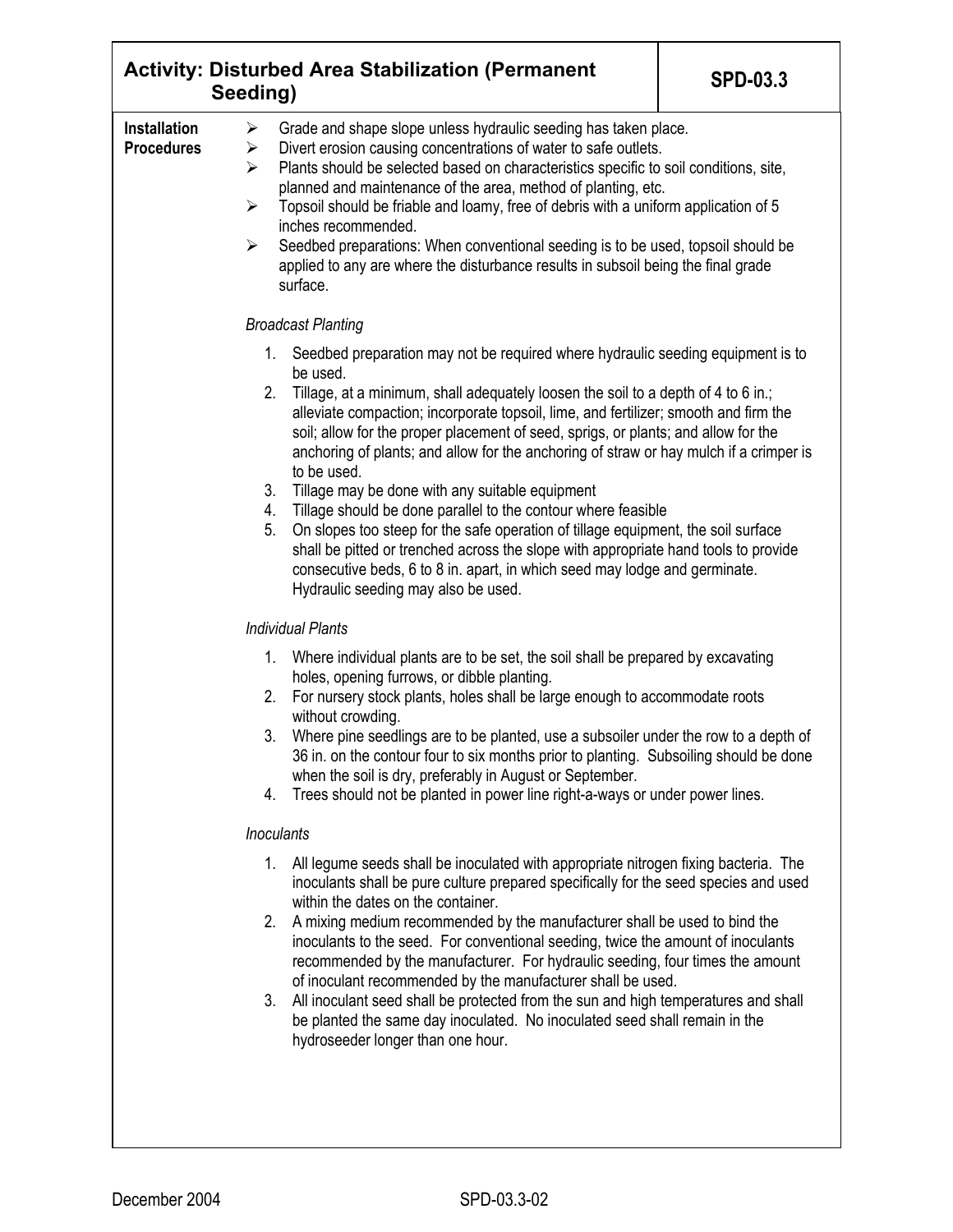|                                                      | <b>SPD-03.3</b>                                                                                                                                                                                                                                                                                                                                                                                                                                                                                                                                                                                                                                                                                                                                                                                                                                                                                                                                                                                                                                                                                                                                                                                                                                                                                                                                                                                                                                                                                                                                                                                                                                                                                                                                                                                                                                                                                                                                                                                                                                                                                                                                                                                                                                                                                                                                                                                                                                                                                                                                                                                                                                                                                                                                                                                                                                                                                                                                                                                                                                                                                                                 |  |  |  |  |
|------------------------------------------------------|---------------------------------------------------------------------------------------------------------------------------------------------------------------------------------------------------------------------------------------------------------------------------------------------------------------------------------------------------------------------------------------------------------------------------------------------------------------------------------------------------------------------------------------------------------------------------------------------------------------------------------------------------------------------------------------------------------------------------------------------------------------------------------------------------------------------------------------------------------------------------------------------------------------------------------------------------------------------------------------------------------------------------------------------------------------------------------------------------------------------------------------------------------------------------------------------------------------------------------------------------------------------------------------------------------------------------------------------------------------------------------------------------------------------------------------------------------------------------------------------------------------------------------------------------------------------------------------------------------------------------------------------------------------------------------------------------------------------------------------------------------------------------------------------------------------------------------------------------------------------------------------------------------------------------------------------------------------------------------------------------------------------------------------------------------------------------------------------------------------------------------------------------------------------------------------------------------------------------------------------------------------------------------------------------------------------------------------------------------------------------------------------------------------------------------------------------------------------------------------------------------------------------------------------------------------------------------------------------------------------------------------------------------------------------------------------------------------------------------------------------------------------------------------------------------------------------------------------------------------------------------------------------------------------------------------------------------------------------------------------------------------------------------------------------------------------------------------------------------------------------------|--|--|--|--|
| <b>Installation</b><br><b>Procedures</b><br>(cont'd) | <b>Activity: Disturbed Area Stabilization (Permanent</b><br>Seeding)<br>Planting<br>1. Hydraulic Seeding: Mix the seed (inoculant if needed), fertilizer, and wood cellulose<br>or wood pulp fiber mulch with water and apply in a slurry uniformly over the area to<br>be treated. Apply within one hour after the mixture is made.<br>Conventional Seeding: Seeding will be done on a freshly prepared seedbed. For<br>2.<br>broadcast planting, use a cultipacker seeder, drill, rotary seeder, other mechanical<br>seeder, or hand seeding to distribute the seed uniformly over the area to be treated.<br>Cover the seed lightly with $\frac{1}{8}$ to $\frac{1}{4}$ in. of soil for small seed and $\frac{1}{2}$ to 1 in. for large<br>seed when using a cultipacker or other suitable equipment.<br>3.<br>No-Till Seeding: No-till seeding is permissible into annual cover crops when<br>planting is done following maturity of the cover crop or if the temporary cover stand<br>is sparse enough to allow adequate growth of the permanent (perennial) species.<br>No-till seeding shall be done with appropriate no-till seeding equipment. The seed<br>must be uniformly distributed and planted at the proper depth.<br>Individual Planting: Shrubs, vines and sprigs may be planted with appropriate<br>4.<br>planters or hand tools. Pine trees shall be planted manually in the subsoil furrow.<br>Each plant shall be sent in a manner that will avoid crowding the root.<br>Nursery stock plants shall be planted at the same depth or slightly deeper than they<br>grew at the nursery. The tips of the vines and sprigs must be at slightly above the<br>ground surface.<br>Where individual holes are dug, an appropriate amount of fertilizer shall be placed in the<br>bottom of the hole, two in. of soil shall be added, and the plant shall be set in the hole<br>and the hole filled.<br><b>Applying Mulching</b><br>Mulch is required for all permanent vegetation applications. Mulch applied to<br>seeded areas shall achieve 75% soil cover. Select the mulching material from the<br>following and apply as indicated.<br>When using temporary erosion control blankets or block sod, mulch is not required.<br>1.<br>2.<br>Dry straw or dry hay of good quality and free of weed seeds can be used. Dry<br>straw shall be applied at the rate of 2 tons per acre. Dry hay shall be applied at a<br>rate of 2 1/2 tons per acre. Sericea lespedeza hay containing mature seed shall be<br>applied at a rate of three tins per acre.<br>Straw or hay mulch will be spread uniformly within 24 hours after seeding and/or<br>3.<br>planting. The mulch may be spread by blower type spreading equipment, other<br>spreading equipment, or by hand.<br>Wood cellulose mulch or wood pulp fiber shall be used with hydraulic seeding. It<br>4.<br>shall be applied at the rate of 500 pounds per acre. Dry straw or dry hay shall be<br>applied (at the rate indicated above) after hydraulic seeding.<br>One thousand pounds per acre of wood pulp fiber, which includes a tackifier, shall<br>5. |  |  |  |  |
|                                                      | be used with hydraulic seeding on slopes 3/4:1 or steeper.<br>Wood cellulose and wood pulp fibers shall not contain germination or growth<br>6.<br>inhibiting factors. They shall be evenly dispersed when agitated in water. The<br>fibers shall contain a dye to aid in uniform application during seeding.                                                                                                                                                                                                                                                                                                                                                                                                                                                                                                                                                                                                                                                                                                                                                                                                                                                                                                                                                                                                                                                                                                                                                                                                                                                                                                                                                                                                                                                                                                                                                                                                                                                                                                                                                                                                                                                                                                                                                                                                                                                                                                                                                                                                                                                                                                                                                                                                                                                                                                                                                                                                                                                                                                                                                                                                                   |  |  |  |  |